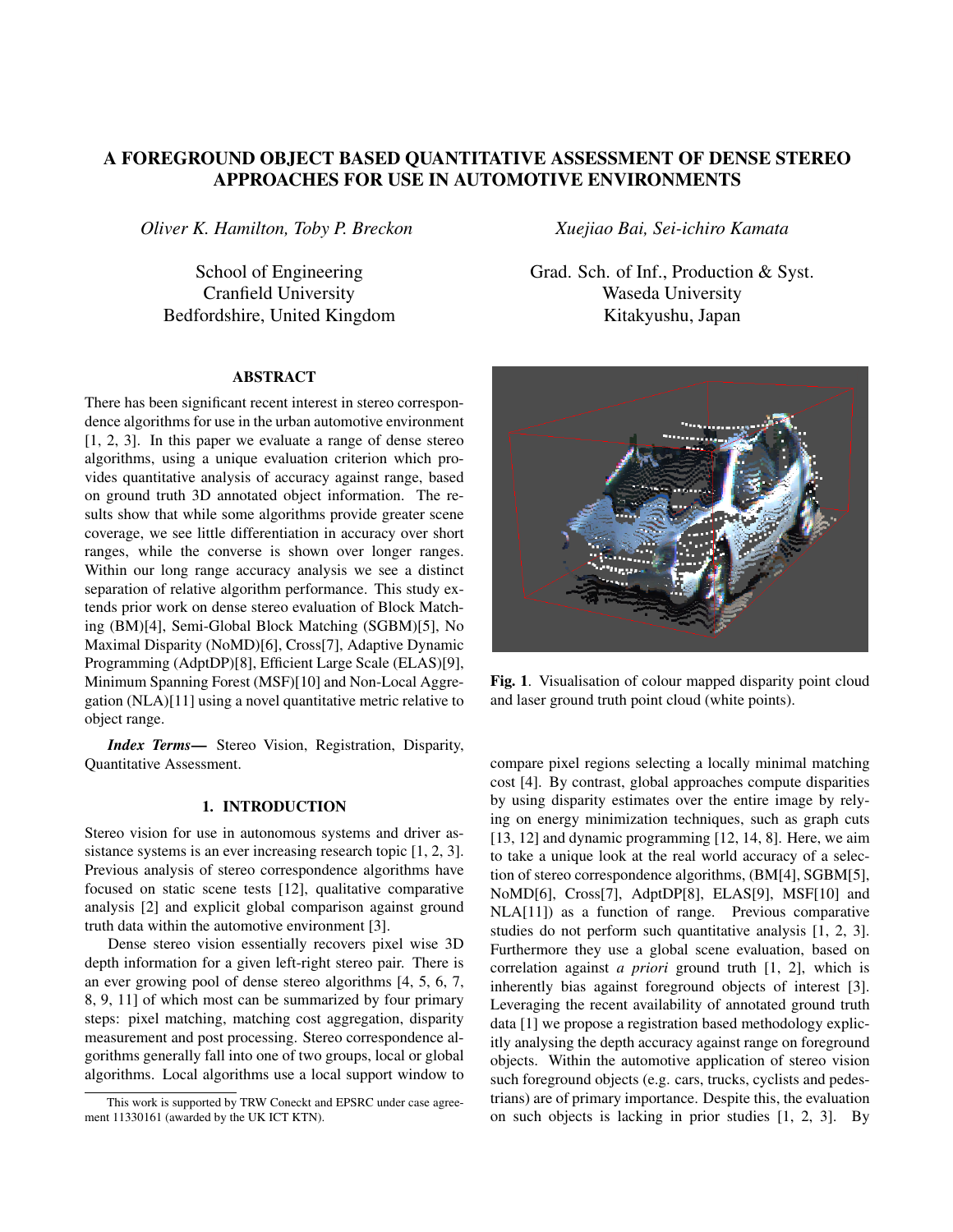

Fig. 2. Colour disparity point cloud generated using [9] with laser scanner point cloud (white dots) and annotated ground truth bounding boxes (red boxes).

contrast, here we present a novel object-wise quantitative assessment of dense stereo accuracy as a function of range, specifically targeting foreground object accuracy to offer new insight into relative algorithm performance.

#### 2. QUANTITATIVE ASSESSMENT METHODOLOGY

Our quantitative comparison methodology has four stages based on:- 1) disparity map generation from dense stereo technique of choice, 2) subsequent stereo point cloud generation via 3D triangulation, 3) foreground object segmentation, 4) registration between segmented stereo point cloud and ground truth. After the disparity map has been generated from a given stereo correspondence algorithm, each pixel is triangulated to real world coordinates (Eqn.1) and added to a disparity point cloud. The corresponding ground truth data, supplied from laser scanner, is transformed into the left camera coordinate system of the stereo set up using the supplied calibration information [1]. This stereo disparity map to point cloud conversion is carried out using the following transformation :-

$$
X = \frac{Z(u - cu)}{f} \qquad Y = \frac{Z(v - cv)}{f} \qquad Z = \frac{fB}{d} \quad (1)
$$

where  $f =$  focal length (pixels),  $B =$  baseline (mm),  $d =$ pixel disparity (pixels),  $[u, v] =$  disparity map pixel x and y positions respectively (pixels),  $[cu, cv] = \text{image centre along}$ the optical axis,  $[X, Y, Z]$  = real world coordinates in camera reference frame (mm).

A hypothetically perfect dense stereo algorithm with error free measurements of disparity, d, will produce a triangulated 3D depth estimate matching exactly to point  $P = (X, Y, Z)$ (i.e. identical to the ground truth). In practice, due to disparity errors in the stereo algorithms this 3D point estimate is imperfect.

By differentiating Eqn.1 w.r.t disparity,  $d$ , to recover the derivative of range against disparity we get the following :-

$$
\frac{\delta Z}{\delta d} = -fBd^{-2} \tag{2}
$$

We rearrange Eqn.1 and Eqn.2 to form the following two relationships :-

$$
\Delta Z = -\frac{fB}{d^2} \Delta d \tag{3}
$$

$$
d^2 = \frac{f^2 B^2}{Z^2} \tag{4}
$$

By further substituting Eqn.4 into Eqn.3 we recover the range error,  $\Delta Z$ , as a function of object of interest range, Z, at a fixed disparity error,  $\Delta d$ , Eqn.5.

$$
\Delta Z = -\frac{Z^2}{fB}\Delta d\tag{5}
$$

applying this to Eqn.1 yields :-

$$
X' = \frac{Z'(u - cu)}{f} \quad Y' = \frac{Z'(v - cv)}{f} \quad Z' = Z + \Delta Z \tag{6}
$$

We now formulate point  $P' = (X', Y', Z')$  as being the actual stereo triangulated point estimate from a disparity map created with a disparity error of  $\Delta d$ . Our assumption is that as the stereo data and ground truth data are registered, we can calculate any difference in stereo disparity to ground truth data as the Euclidean distance between  $P$  and  $P'$ , This can be recovered via Iterative Closest Point (ICP) registration [15]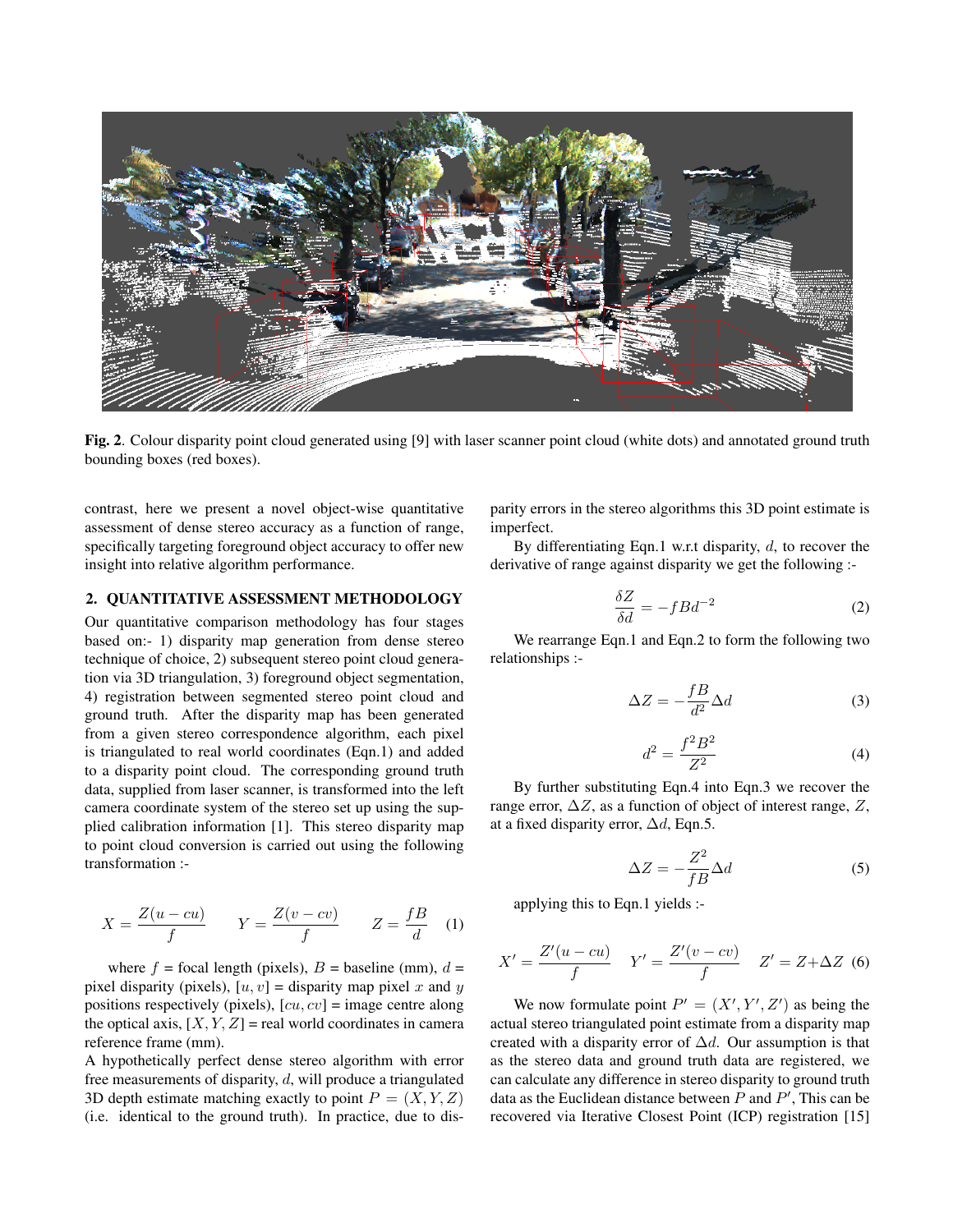

Fig. 3. Raw ground truth data for a car at a range of  $25m$ (black points). Ground truth data post ICP registration with disparity point cloud (red points).

between the data and ground truth point clouds of an isolated foreground object.

In Figure 2 we can see the combination of the ground truth data laser scanned point cloud (white points), the point cloud obtained from a given dense stereo approach (coloured points) and the bounding box annotation supplied with the dataset [1] for the car objects (red lines).

From the ground truth annotation (Figure 1) we isolate foreground objects of interest (i.e. cars) in both the disparity point cloud and the laser scanned ground truth point cloud. The bounding boxes are expanded by a fixed  $\Delta D$ , (0.25m), where the edges of the boxes are defined as  $x_{min}$  =  $x_{centroid}$  –  $width/2 - \Delta D$  and  $x_{max}$  =  $x_{centroid} + width/2 + \Delta D$  and similarly applied to  $y_{min}$ and  $y_{max}$ . This is to compensate for any poorly triangulated point positions and ensure they are captured within the bounding box of the relevant object. Maximising the number of points that belong to an isolated object will increase the ICP registration performance.

From the two resulting object of interest point clouds, extracted from stereo disparity and ground truth laser scanner, we perform registration using the Iterative Closest Point [15] approach. This facilitates the recovery of the transformation between the two point clouds. Post registration, we can identify the Euclidean distance offset between the two point clouds. This provides us, via ICP, with a global accuracy metric of the stereo correspondence algorithm for the reproduction of the ground truth 3D information for a given object. Furthermore, as each object of interest is extracted at a known depth from the camera,  $Z$ , based on the ground truth annotation we additionally have an accuracy metric relative to object range, (Figure 2). Figure 3 shows an isolated point cloud from



Fig. 4. Short range accuracy difference between disparity parameter settings.

the laser scanned ground truth data as the black points and the registered version as the red points. Lines illustrate the offset between point clouds which we denote as displacement error. Performing this over the test sequence yields numerous such object-wise accuracy measurements over a range of distances (range, Z) and angle to target (see Figure 2). The results over the test sequence are presented in Figure 5 (a/b).

#### 3. RESULTS

This study uses the data set available from [1] which is provided with ground truth 3D laser scan data and annotated bounding box information for cars, trucks, pedestrians and cyclists. Specifically the analysis was carried out on the data set entitled '2011<sub>-09-26</sub> drive 0009' containing 89 cars over a sequence of 447 rectified images subsampled at approximately 0.1s intervals. We model this expected drop off in accuracy over range of a given stereo correspondence algorithm (i.e. Eqn. 5) and plot the theoretical range error for two hypothetical disparity errors,  $\Delta d = 0.1, 0.2$  (see Figure 5(a/b)). This gives us an base-line expectation of degradation of displacement error against range against which to compare (assuming a constant disparity error over range).

The displacement error, obtained via ICP registration, is plotted for every visible car in every frame in metres and collated for 8 algorithms (Figure 5(a/b)). Here we test BM [4], SGBM [5], NoMD [6], Cross [7], AdptDP [8], ELAS [9], MSF  $[10]$  and NLA  $[11]$ . From Figure  $5(a/b)$  we can see a distinct difference in performance in relation to the range of the object from the camera. At short ranges it is apparent they can perform very differently. This can be attributed to the parameters used when tuning the algorithms (e.g. setting BM or SGBM to a limited disparity search of 64 pixels artificially limits the minimum effective range, hence the dramatic drop off in accuracy). Increasing this parameter increases the accuracy (decreases the displacement error) performance at short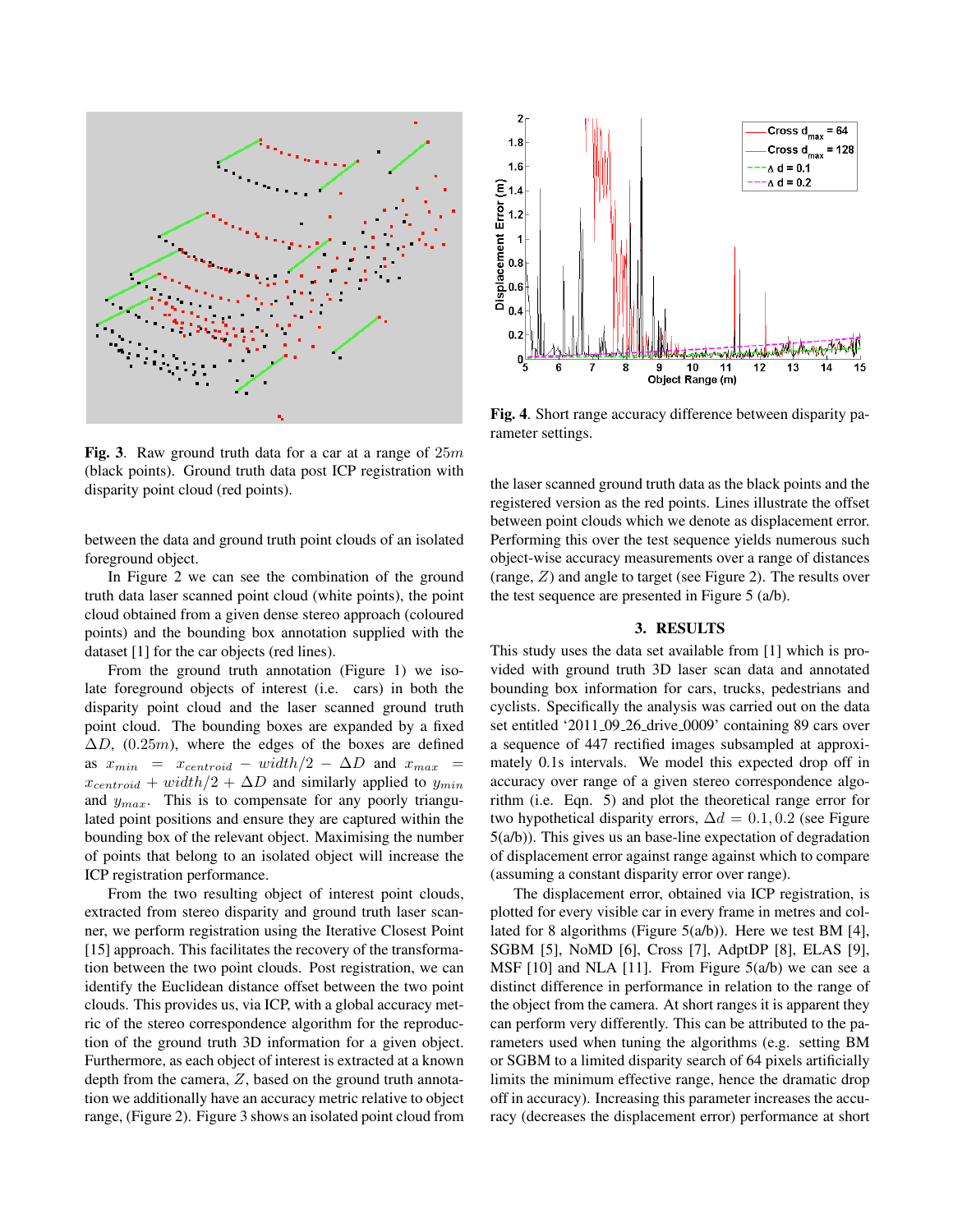

Fig. 5. (a) Most accurate algorithms, (b) least accurate algorithms in this study (Displacement Error (m) versus Object Range (m)).

ranges (see Figure 4 ).

Algorithms not limited to a disparity search range naturally have improved close range performance (e.g. ELAS and NoMD see Figure  $5(a/b)$ ). The rapid increase in the displacement error at small ranges is due to the limitations of ground truth data collection. As the foreground vehicle comes within the minimum range of the laser scanner and the edge of the field of view of the cameras the two point clouds become incomplete. This reduces the registration constraints for the ICP registration causing artificially high registration displacement errors, (see Figure 2).

Figure 5(a) shows the displacement error for the algorithms that performed best in this study. We see that BM, SGBM and ELAS all perform with a  $\Delta d < 0.1$ . The collated displacement errors for NoMD, Cross, AdaptDP, MSF and NLA are seen in Figure 5(b), we can see they have a matching accuracy of  $\Delta d \approx 0.15$ .

Due to angular resolution of the laser scanner, objects beyond  $\sim$  35m in range have fewer points for the ICP method to match against. While errors of up to  $1.5m$  at a range of  $\approx$  35m may not sound significant, (see Figure 5(b)) a vehicle travelling at the UK motorway speed limit of 70mph  $(\approx 31 \text{m s}^{-1})$  will cover that distance in a little over 1.1s. Furthermore the typical width of a car within the data set is  $\approx 1.6m$  which in itself is close to the magnitude of this error. While in general this does however become significant for real time obstacle avoidance [16].

Figure 5(a) shows the top performing algorithms in this study (BM, SGBM, ELAS). These three algorithms maintain a low displacement error throughout the test ranges indicating a low matching error,  $\Delta d$ . The greater the matching error the poorer the depth estimation and the greater the resulting displacement error, as seen in Figure 5(b). Interestingly BM and SGBM both perform as well as ELAS, only requiring that the maximal disparity search range is increased to cope with

close range parts of the scene.

Despite these insights, some notable limitations of this methodology relate to the poor reliability of displacement distance at ranges greater than  $\sim 35m$ . This is somewhat due to the angular resolution of both the laser scanner and the disparity images, which results in fewer points being used to construct an object of interest at significant ranges, Z.

Overall from Figure 5(a) we can see that BM, SGBM and ELAS perform well over a large range whilst Cross, NoMD, AdaptDP, MSF and NLA are notably seen to perform less well at ranges greater than  $\sim 15m$  (Figure 5(b)). The results demonstrate the effectiveness of ELAS by maintaining a low object wise displacement error throughout the test range whilst not itself being inherently limited to a maximum disparity search range (unlike others, e.g. BM, SGBM).

Whilst the limitation of ground truth quality at significant range mildly affects the methodology we still see a clear quantitative insight into relative algorithm performance.

#### 4. CONCLUSION

We present a novel quantitative evaluation approach for dense stereo algorithms considering object-wise foreground accuracy in relation to range. This is used to compare a range of such approaches [4, 5, 6, 7, 8, 9, 10, 11] providing novel insight into complex urban environment performance. From our sample of algorithms, we conclude that ELAS [9] performs with the greatest foreground object accuracy throughout the ranges examined in this study.

Future work will look to increase the breadth of this study in terms of the number of dense stereo algorithms and scene objects considered. Furthermore a comparison of the object wise displacement error against disparity computation time would be useful with regard to the future generation of an efficiency versus accuracy metric.